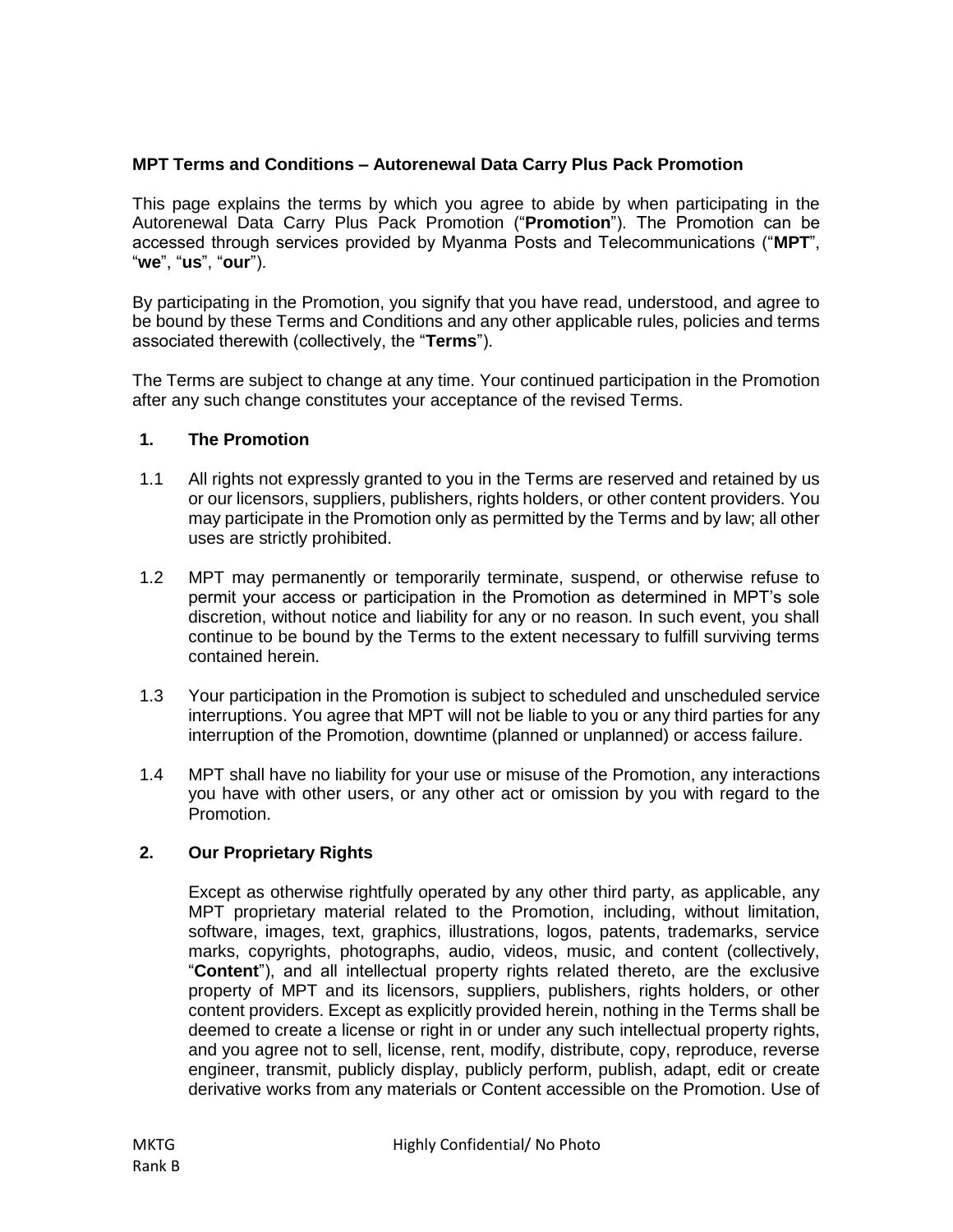the Content for any purpose not expressly permitted by the Terms is strictly prohibited.

## **3. Promotion Period**

The Promotion is available from 2<sup>nd</sup> May 2022 until further notice ("Promotion **Period**").

## **4. Eligibility**

- 4.1 The Promotion is intended for MPT GSM/WCDMA Prepaid/Postpaid (Swe/Shal/Shwe) users (who are thirteen (13) years of age or older. If you are under eighteen (18) years of age you may participate in the Promotion only if you either are an emancipated minor or possess legal parental or guardian consent, and are fully able and competent to enter into the terms, conditions, obligations, affirmations, representations, and warranties set forth in the Terms, and to abide by and comply with the Terms.
- 4.2 MPT CDMA, Base Tariff, and non-active users are not eligible to participate in the Promotion.

## **5. How to Enter; Exclusions**

5.1 To enter the Promotion, Participants may subscribe to 979Ks (470MB) by dialing \*777\*3\*3#, 1,279Ks (615MB) by dialing \*777\*4\*3#, 1,779Ks (860MB) by dialing \*777\*5\*3#, 2,669Ks (1290MB) by dialing \*777\*6\*3 Autorenewal Data Carry Plus Packs ("**Packs**"). Also can subscribe via MPT4U App.

| <b>Autorenewal Data</b><br><b>Carry Plus Pack</b><br><b>Price</b> | <b>Main Data</b><br><b>Volume</b> | <b>Dial (for</b><br><b>Subscribing</b> ) | <b>Subscription</b><br><b>Channel</b> |
|-------------------------------------------------------------------|-----------------------------------|------------------------------------------|---------------------------------------|
| 979 Ks                                                            | 470 MB                            | *777*3*3#                                |                                       |
| 1,279 Ks                                                          | 615 MB                            | *777*4*3#                                | MPT4U App                             |
| 1,779 Ks                                                          | 860 MB                            | *777*5*3#                                |                                       |
| 2,669 Ks                                                          | 1290 MB                           | *777*6*3#                                |                                       |

- 5.2 For every new purchase of an Autorenewal Data Carry Plus Pack, including autorenewals, you will receive Lucky Data bonus of up to 1,000 GB ("**Lucky Data Bonus**"). The Lucky Data Bonus is in addition to the Main Data. MPT's decision in relation to the amount of Lucky Data Bonus awarded to a participant shall be deemed final and conclusive under any circumstance. No further appeal, enquiry and/or correspondence will be entertained.
- 5.3 The Promotion is eligible for (1) Hti Pauk chance for every time Auto Renew Pack Purchase.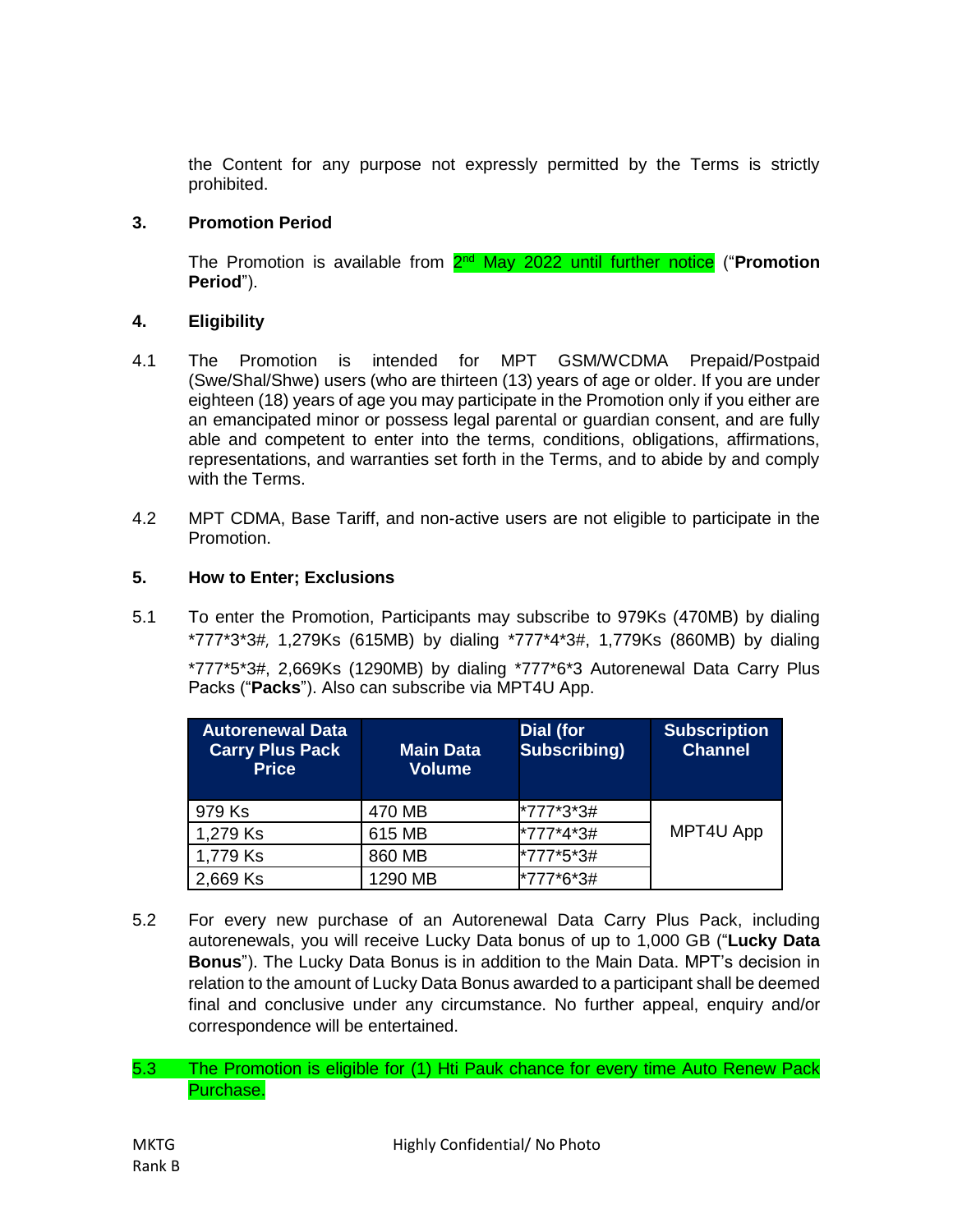|                                        | Hti Pauk Chance |  |            |                   |               |
|----------------------------------------|-----------------|--|------------|-------------------|---------------|
| (As of 2nd May)                        | MPT4U USSD      |  | <b>CRM</b> | <b>MPT</b><br>Pay | Auto<br>Renew |
| Auto Renew Data Carry Package Purchase |                 |  |            |                   |               |

With Hti Pauk Chance, you can play Package Hti Pauk Game in MPT4U and win big data prizes.

Separate terms and conditions apply to Hti Pauk Chance and Hti Pauk Game (available at https://www.mpt.com.mm/en/home/promotion/hti-tine-htaw-en/).

5.4 Gift function is not included in the Promotion.

### **6. Use of Main Data and Lucky Data Bonus**

- 6.1 The Main Data and Lucky Data Bonus may be used for All Data services.
- 6.2 *Autorenewal Data Carry Plus Pack-Main Data*
	- a. The Packs are valid for 30 days from subscription.
	- b. Multi-subscription of the same Pack is allowed. The Main Data volume will be merged and shall be subject to the validity period of the latest Pack purchased. For avoidance of doubt, multi-subscription between differently priced Packs is not allowed.
	- c. The Packs will automatically renew after 30 days from the date you subscribed to a Pack or when the Main Data balance is under 50MB prior to the expiration of the 30 days validity period.
	- d. If you have Main Data balance of 50MB or under, even before the end of the 30 days from the date you subscribed to a Pack, your unused/remaining data will be merged with the auto-renewed Pack.
	- e. If you have 50MB or more unused/remaining data after 30 days from the date you subscribed to a Pack, your unused/remaining data will only be carried over if you make a new purchase of the same Pack within 7 days after the 30-day validity period.
- 6.3 *Lucky Data Bonus*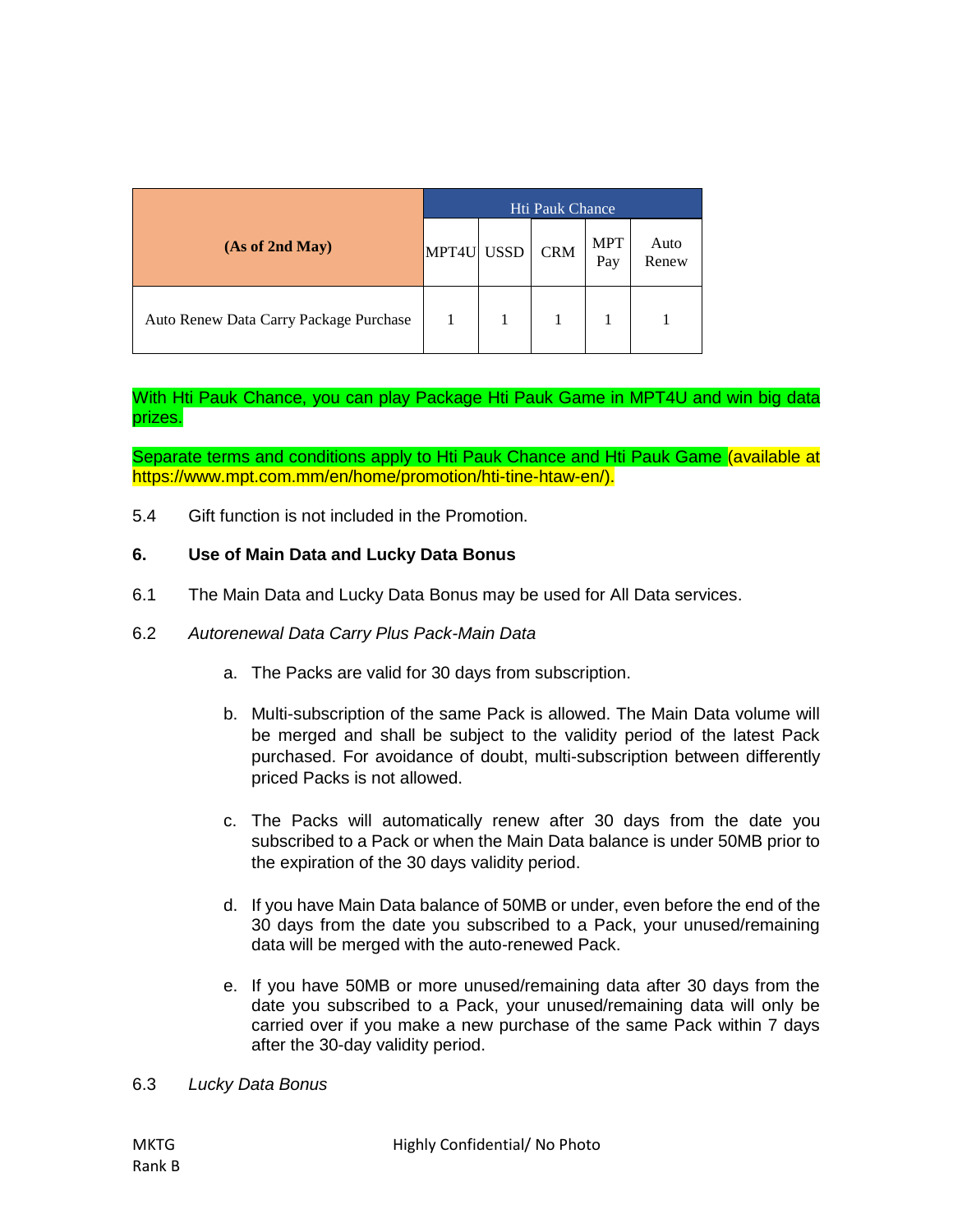- a. Lucky Data Bonus is valid for 7 days.
- b. If you received multiple Lucky Data Bonus, the Lucky Data Bonus will be merged and shall be subject to the validity of the latest Lucky Data Bonus received.
- c. Autorenewal of the Pack will not be triggered by the expiry and/or exhaustion of Lucky Data Bonus.

# **7. Charges**

- 7.1 Ongoing participation in the Promotion requires an active subscription. You authorize MPT to actually and actively deduct from your account the Autorenewal Data Carry Plus Pack Price based on your choice of Pack until you unsubscribe. You are responsible for any and all charges based on your confirmed choice of Pack.
- 7.2 To continue using the carry over data and Main Data, you must maintain sufficient balance **until 7 days after**:
	- a. the 30-day validity period or
	- b. the date when your Main Data balance is under 50MB prior to the expiration of the 30 days validity period.

Autorenewal will temporarily fail if you have insufficient balance for the next subscription cycle.

- 7.3 If you have insufficient balance, the charge for the Autorenewal Data Carry Plus Pack will be automatically deducted from your balance and autorenewal will resume when you top up/loan balance/balance transfer **within 7 days after:**
	- a. the 30-day validity period or
	- b. the date when your Main Data balance is under 50MB prior to the expiration of the 30 days validity period.
- 7.4 If you do not have sufficient balance or fail to top up/loan balance/balance transfer within the period stated in Clause 7.3, MPT will send a SMS notification that you have unsubscribed to the Promotion.

| <b>AR Packs</b> | <b>Common USSD</b><br>for un-<br>subscription | Direct USSD for un-<br>subscription | Un-subscription<br>channel |
|-----------------|-----------------------------------------------|-------------------------------------|----------------------------|
| 979Ks@ 470MB    | $*7171#$                                      | *777*3*4#                           | MPT4U App                  |

7.5 You may also unsubscribe by dialing the following USSD codes (or) via MPT4U App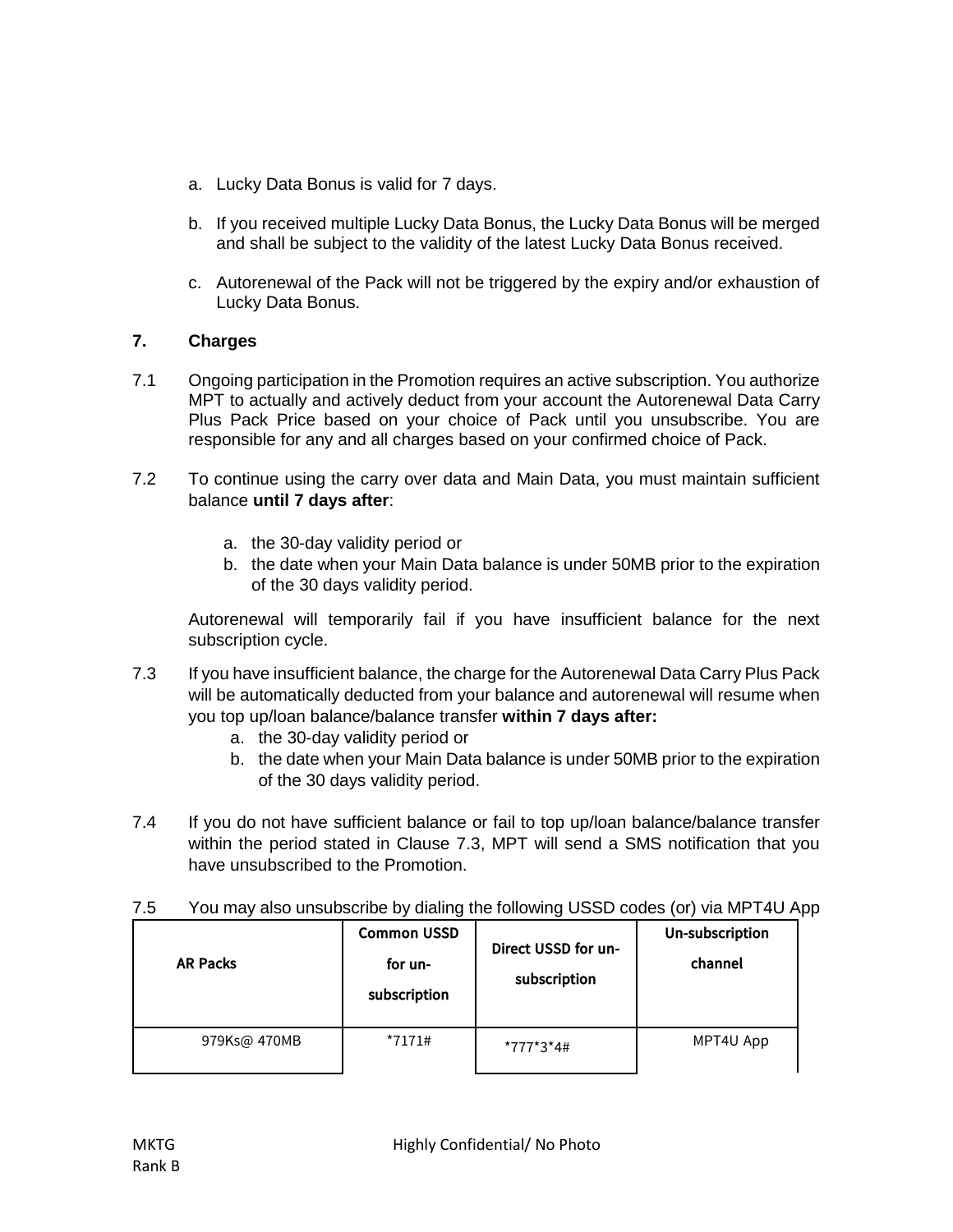| 1279Ks@ 615MB     | *777*4*4# |  |
|-------------------|-----------|--|
| 1,779 Ks@ 860 MB  | *777*5*4# |  |
| 2,669 Ks@ 1290 MB | *777*6*4# |  |

- 7.6 Once you unsubscribe or are unsubscribed:
	- a. MPT will not make any further deductions to your account.
	- b. Autorenewal function of the Packs will terminate immediately.
	- c. Any unused data will be carried over subject to the periods stated in Clause 6.
- 7.7 Data charges may apply for your browsing and downloading of content. Please note that all charges for the Promotion include 15% Commercial Tax.
- 7.8 You are responsible for the actions of any third party with whom you are sharing your mobile internet including, but not limited to, subscription to the Promotion.
- 7.9 These Terms are valid until you unsubscribe or until the subscription is automatically terminated pursuant to these Terms.

## **8 Disqualification of Participants**

MPT has the discretion to disqualify a participant whom it suspects to be undertaking or in connection with any unusual or suspicious activities, without prior notice or without needing to give any reasons for doing so.

### **9 Marketing and Promotion**

The participants agree and consent to MPT collecting, using, disclosing and sharing amongst themselves the Participants' personal data, and disclosing such personal data to MPT's authorised service providers and relevant third parties for purposes which are necessary or reasonably incidental to the Promotion, and to market, advertise and/or promote the goods or services of MPT, including without limitation using videos and/or images of the Participants for publicity purposes.

### **10 Indemnity**

You agree to defend, indemnify and hold harmless MPT and its subsidiaries, joint operation partner, agents, managers, and other affiliated companies, and their employees, contractors, agents, officers and directors, from and against any and all claims, damages, obligations, losses, liabilities, costs or debt, and expenses (including but not limited to attorneys' fees) arising from: (i) your use of and access to the Promotion, including any data or content transmitted or received by you; (ii) your violation of any term of the Terms, including without limitation your breach of any of the representations and warranties herein; (iii) your violation of any third-party right, including without limitation any right of privacy, publicity rights or intellectual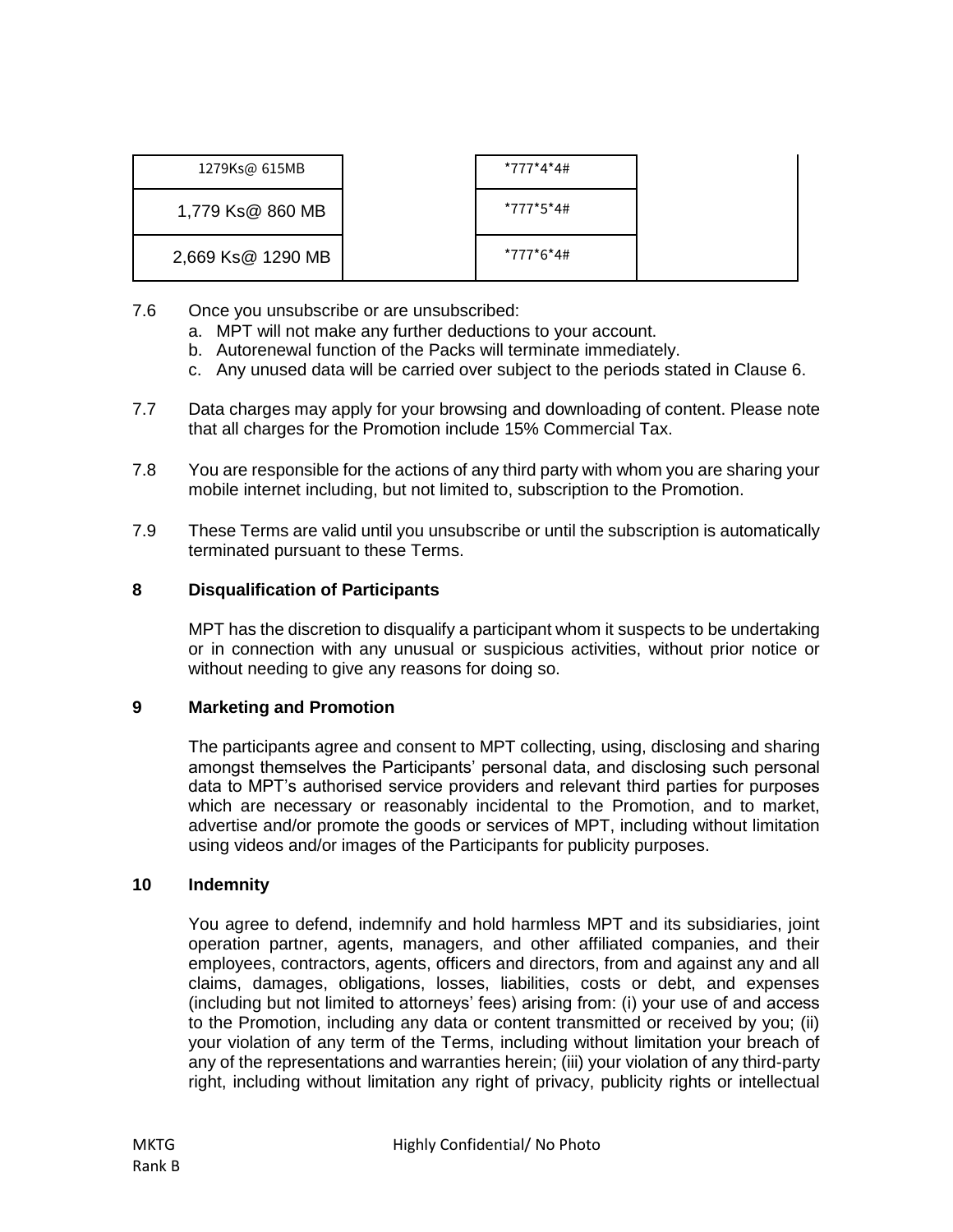property rights; (iv) your violation of any law, rule or regulation of the Union of Myanmar or any other country; (v) any claim or damages that arise as a result of any information submitted or received by you through the Promotion; or (vi) any other party's access and use of the Promotion through your phone number (registered or unregistered), handset, or other device.

### **11 Disclaimers of Warranties and Limitation of Liability**

- 11.1 THE PROMOTION AND ALL INFORMATION, CONTENT, MATERIALS, PRODUCTS (INCLUDING SOFTWARE) AND OTHER SERVICES INCLUDED IN OR OTHERWISE MADE AVAILABLE TO YOU THEREIN ARE PROVIDED ON AN "AS IS" AND "AS AVAILABLE" BASIS. MPT MAKES NO REPRESENTATIONS OR WARRANTIES OF ANY KIND, EXPRESS OR IMPLIED, AS TO THE OPERATION OF THE PROMOTION, OR THE INFORMATION, INCLUDING ITS ACCURACY, CONTENT, MATERIALS, PRODUCTS (INCLUDING SOFTWARE) OR OTHER SERVICES INCLUDED IN OR OTHERWISE MADE AVAILABLE TO YOU THROUGH THE PROMOTION. YOU EXPRESSLY AGREE THAT YOUR USE OF THE PROMOTION IS AT YOUR SOLE RISK.
- 11.2 MPT WILL NOT BE LIABLE FOR ANY DAMAGES OF ANY KIND ARISING FROM THE USE OF THE PROMOTION, OR FROM ANY INFORMATION, CONTENT, MATERIALS, PRODUCTS (INCLUDING SOFTWARE) OR OTHER SERVICES INCLUDED IN OR OTHERWISE MADE AVAILABLE TO YOU THROUGH THE PROMOTION, INCLUDING, BUT NOT LIMITED TO DIRECT, INDIRECT, INCIDENTAL, PUNITIVE, AND/OR CONSEQUENTIAL DAMAGES.
- 11.3 IN ENTERING THE PROMOTION, YOU AGREE TO HEREBY RELEASE AND FOREVER DISCHARGE MPT, AND TO INDEMNIFY MPT FROM ANY AND ALL CLAIMS, DEMANDS, RIGHTS, CAUSE OF ACTION OR ANY NATURE OR KIND, ARISING FROM AND BY REASON OF ANY AND ALL LOSS, INJURY, DAMAGE OR LIABILITY AND THE CONSEQUENCES THEREOF WHETHER DIRECT OR CONSEQUENTIAL IN CONNECTION WITH THE PROMOTION, REGARDLESS OF THE CAUSE THEREOF, AND EVEN IF MPT HAS BEEN ADVISED OF THE POSSIBILITY THEREOF, INCLUDING WITHOUT LIMITATION, ANY INJURY TO ANY PERSONS OR ANY DAMAGE CAUSED TO ANY PROPERTY WHILE PARTICIPATING IN THE PROMOTION OR ARISING OUT OF, OR IN CONNECTION WITH, THE USE OF THE PACKS/DATA.
- 11.4 TO THE FULLEST EXTENT PERMISSIBLE BY APPLICABLE LAW, MPT DISCLAIMS ALL WARRANTIES, EXPRESS OR IMPLIED, INCLUDING, BUT NOT LIMITED TO, IMPLIED WARRANTIES OF MERCHANTABILITY AND FITNESS FOR A PARTICULAR PURPOSE.
- 11.5 MPT DOES NOT WARRANT THAT THE PROMOTION, INFORMATION, CONTENT, MATERIALS, PRODUCTS (INCLUDING SOFTWARE) OR OTHER SERVICES INCLUDED IN OR OTHERWISE MADE AVAILABLE TO YOU THEREIN,